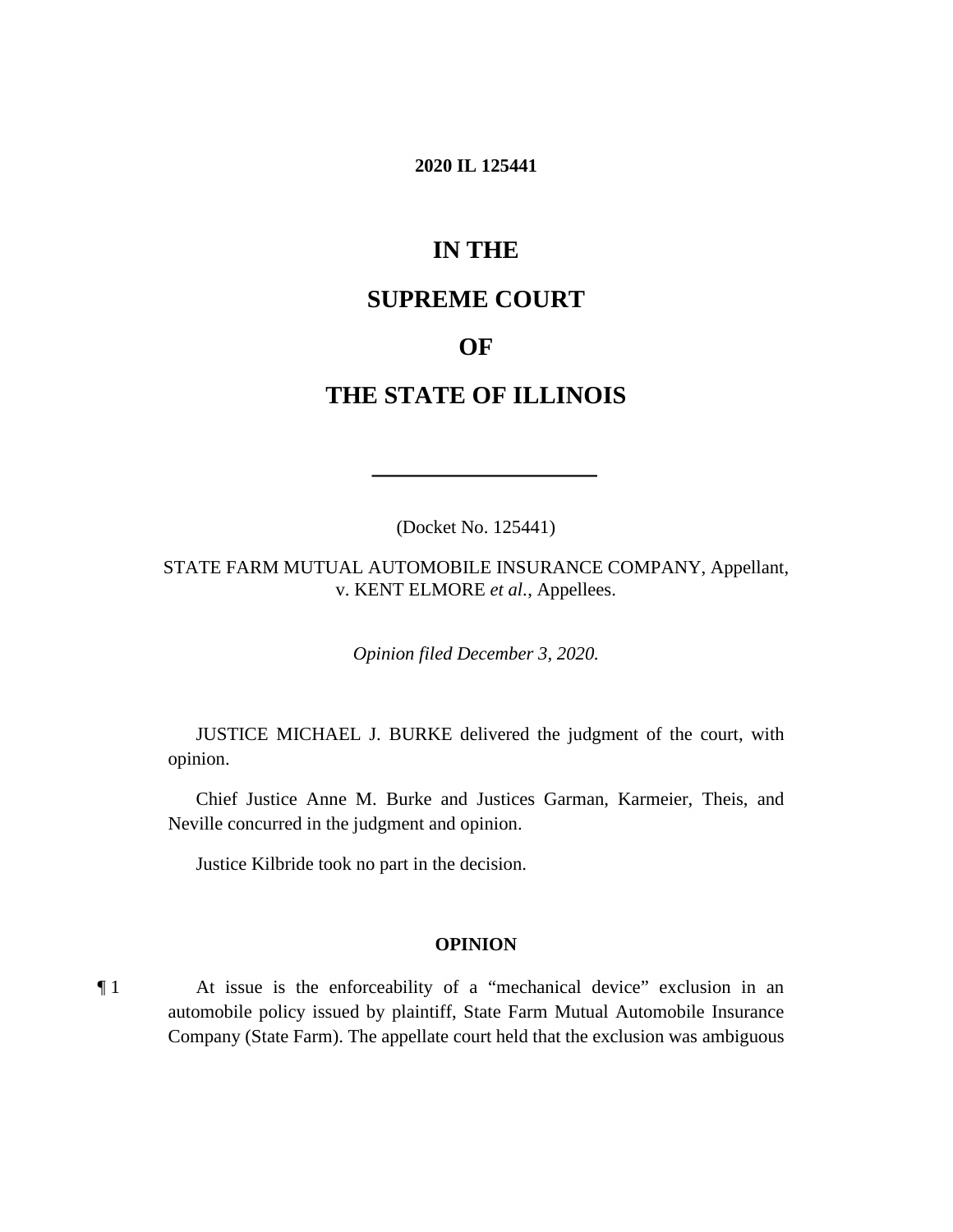and therefore construed it against State Farm and in favor of coverage. 2019 IL App (5th) 180038, ¶ 28. For the reasons that follow, we reverse.

#### ¶ 2 BACKGROUND

¶ 3 Defendant, Kent Elmore, was injured while unloading grain from a truck owned by his father, defendant Ardith Sheldon Elmore (Sheldon). Sheldon possessed or leased farm property in Effingham County. On October 16, 2013, Kent was assisting Sheldon in his grain farming operation. Kent backed up a grain truck to an auger that was being used to move grain from the grain truck to a transport truck. A tractor powered the auger by means of a power take-off (PTO) shaft. The auger had a hopper that received grain from the grain truck. The hopper was located beneath the grain truck's dumping chute. As the auger turned, it moved grain up and dumped it into the transport truck. Kent was attempting to open the grain truck's gate to let grain into the auger. He wanted to get extra leverage, so he stepped onto the auger. Because the auger's protective shield had been removed, Kent's foot was exposed to the turning shaft. In the accident, Kent lost his right leg below the knee. Surgery was later required to amputate the leg just above the knee.

 auto policy that covered the grain truck*.* ¶ 4 Kent filed a negligence action against Sheldon. He eventually settled the lawsuit. In exchange for releasing all claims against Sheldon, Kent received \$1.9 million from Bishop Mutual Insurance Company, Grinnell Mutual, and State Farm Fire and Casualty. Kent reserved his right to pursue additional coverage under the

¶ 5 The truck, a 2002 Ford International 4900, was covered by an auto policy in which Sheldon was a named insured. State Farm filed a complaint for declaratory judgment asking the court to determine and adjudicate the parties' rights and liabilities under the policy. In its original complaint, State Farm argued that no coverage was provided because the injury was caused by an auger and because an auger is neither a "car" nor a "trailer," as those terms are defined in the policy. State Farm later filed an amended complaint arguing that the auger was a mechanical device and therefore coverage was precluded under the policy's "mechanical device" exclusion.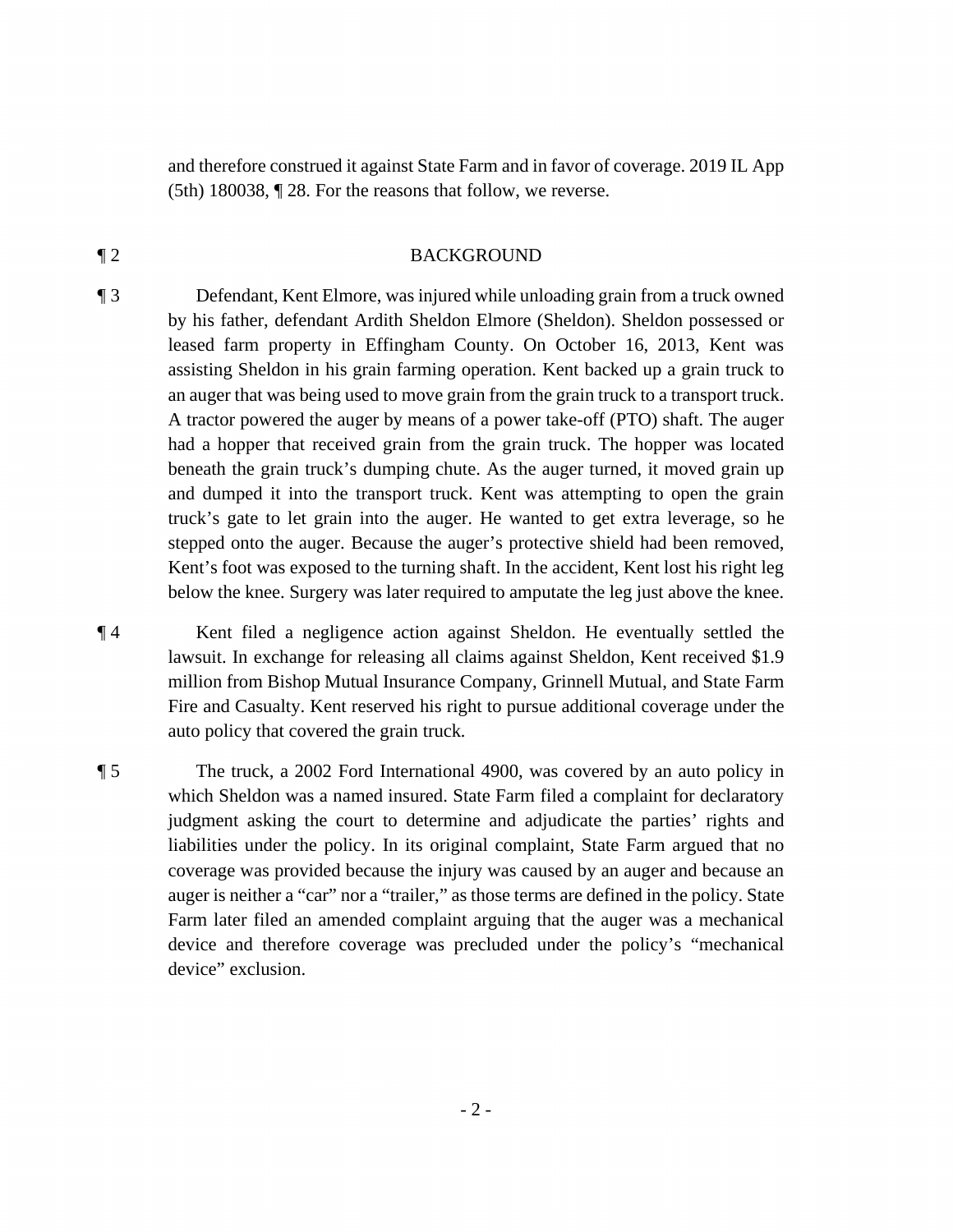\$500,000 per accident. The policy sets forth its liability coverage as follows: ¶ 6 State Farm attached a copy of the policy to the complaint. The policy's declarations page lists the insured vehicle as a 2002 International Model 4900 truck. The policy provided bodily injury liability limits of \$250,000 per person and

#### "LIABILITY COVERAGE

\*\*\*

Additional Definition

*Insured* means:

1. *you* and *resident relatives* for:

a. the ownership, maintenance, or use of:

(1) *your car*;

\* \* \*

3. any other *person* for his or her use of:

a. *your car*:

\* \* \*

Such vehicle must be used within the scope of *your* consent;

\* \* \*

Insuring Agreement

1. *We* will pay:

a. damages an *insured* becomes legally liable to pay because of:

(1) *bodily injury* to others; and

(2) damage to property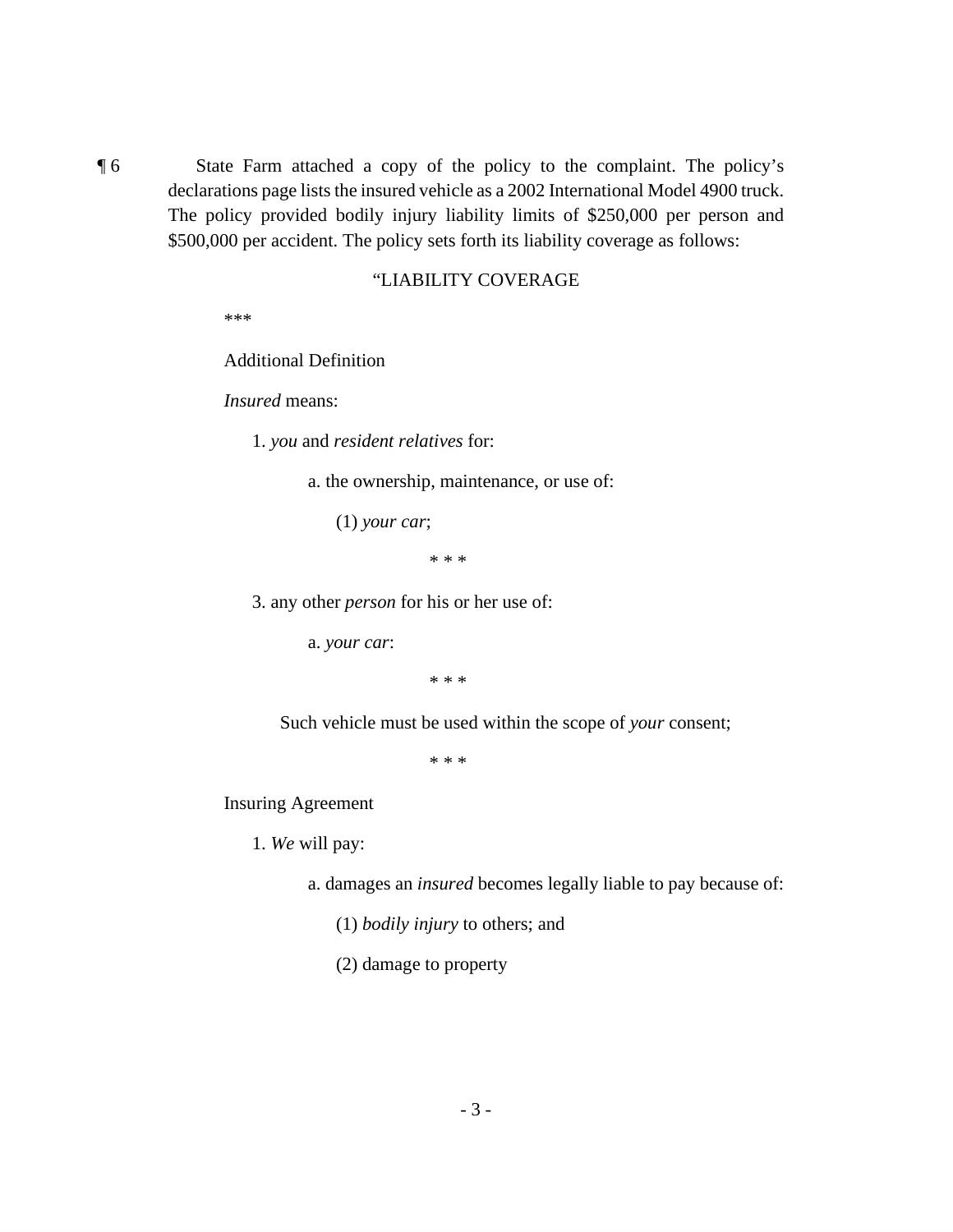caused by an accident that involves a vehicle for which that *insured* is provided Liability Coverage by this policy[.]" (Emphases in original.)

¶ 7 The policy contains a Commercial Vehicle endorsement. The "mechanical device" exclusion is contained in this endorsement. This exclusion provides as follows:

#### "LIABILITY COVERAGE

\* \* \*

b. Exclusions

\* \* \*

### (4) THERE IS NO COVERAGE FOR AN *INSURED* FOR DAMAGES RESULTING FROM:

\* \* \*

(c) THE MOVEMENT OF PROPERTY BY MEANS OF A MECHANICAL DEVICE, OTHER THAN A HAND TRUCK, THAT IS NOT ATTACHED TO THE VEHICLE DESCRIBED IN (a) ABOVE." (Emphasis in original.)

 ¶ 8 State Farm moved for summary judgment. In the motion, State Farm argued that the grain auger was a "mechanical device" as that term is used in the policy and that therefore the policy provided no liability coverage to Sheldon for Kent's claims. In a memorandum attached to the motion, State Farm argued that the "mechanical device" exclusion precluded coverage because Kent was injured when he stepped into the turning auger. State Farm contended that the exclusion clearly applied because the auger was a mechanical device other than a hand truck, it was not attached to the vehicle, and it was being used to move grain. State Farm noted that, although no Illinois case had construed the exclusion, courts in other states had found the exclusion valid and enforceable.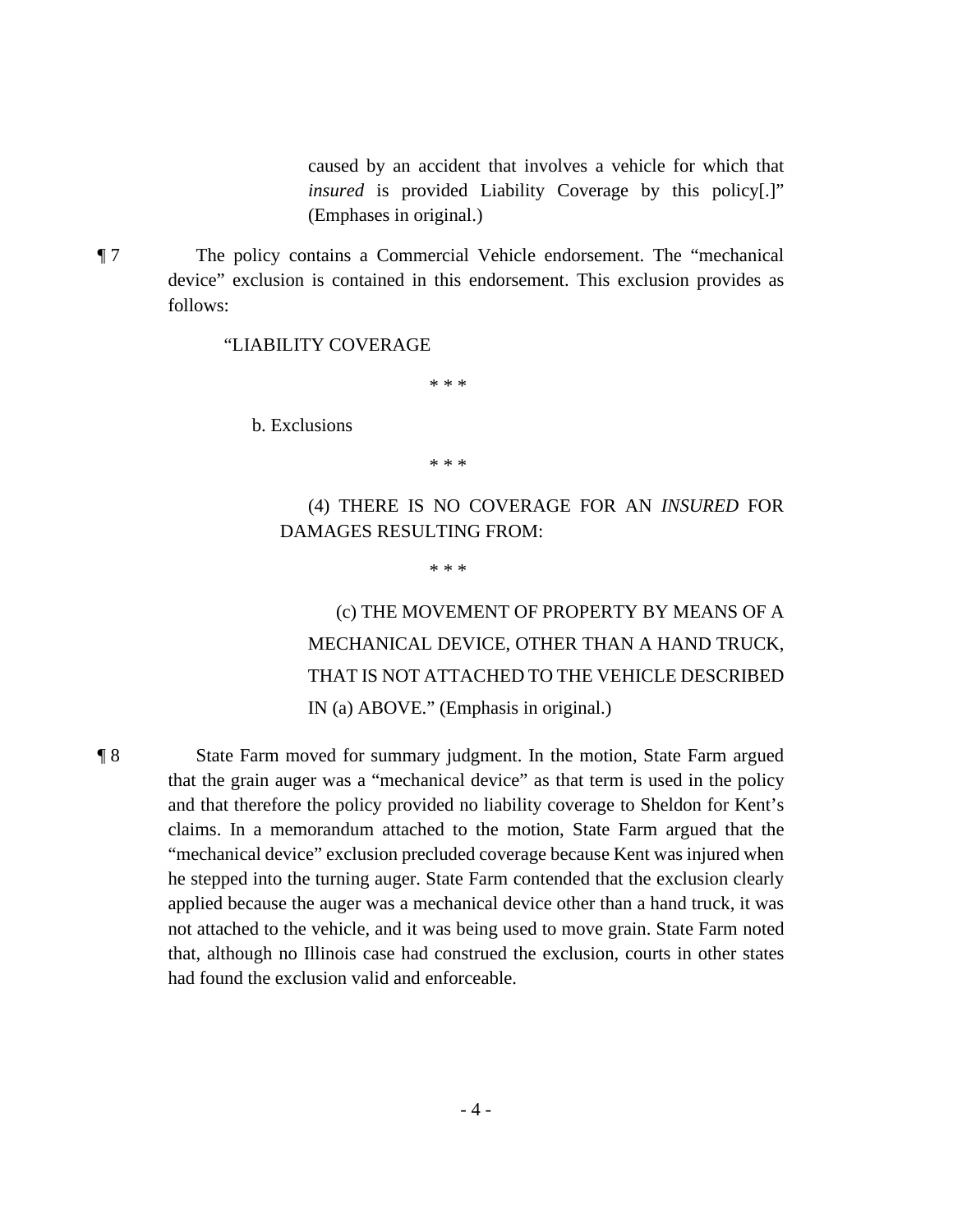317(b)(2) of the Illinois Vehicle Code, which provides that an owner's policy of using or responsible for the use of such motor vehicle or vehicles with the express or implied permission of the insured." 625 ILCS 5/7-317(b)(2) (West 2012). Kent motion, Kent argued that several other states had held the "mechanical device" ¶ 9 Kent later filed his own motion for summary judgment. Kent cited section 7 liability insurance "[s]hall insure the person named therein and any other person argued that Sheldon both used and was responsible for the use of the insured vehicle at the time of the accident because "use" includes the loading, unloading, and transferring of corn from the field to the grain elevator. Kent noted that Illinois courts have adopted the "completed operations doctrine," which provides that coverage extends to the insured for all acts that occur before the loading and unloading process has been completed. In a memorandum of law attached to the exclusion void as against public policy when it conflicted with a mandatory omnibus coverage statute.

 did not differentiate between the insured and permissive users and therefore did not run afoul of *Progressive*. Finding the exclusion unambiguous and not against public ¶ 10 Following a hearing, the circuit court granted State Farm's motion for summary judgment and denied Kent's motion. In a written order, the circuit court explained that it agreed with Kent that the vehicle was being used at the time of the accident, that the use bore a causal connection to the injury, and that the unloading of grain was completing a task. The court agreed with State Farm, however, that the auger was a mechanical device and that it was not a hand truck. The court found the exclusion unambiguous and applicable to Kent's injury. The court considered the out-of-state cases cited by Kent that had held the exclusion void as against public policy. However, the court found these cases inapplicable because the rule in Illinois is that insurers may have reasonable exclusions in a policy if the exclusions do not differentiate between the named insured and permissive users. See *Progressive Universal Insurance Co. of Illinois v. Liberty Mutual Fire Insurance Co.*, 215 Ill. 2d 121 (2005). The court found that the "mechanical device" exclusion policy, the court denied Kent's motion for summary judgment and entered summary judgment for State Farm.

 ¶ 11 Kent appealed, and the Appellate Court, Fifth District, reversed. 2019 IL App (5th) 180038. Kent raised two issues on appeal. Kent argued that the "mechanical device" exclusion was (1) ambiguous and therefore had to be construed in favor of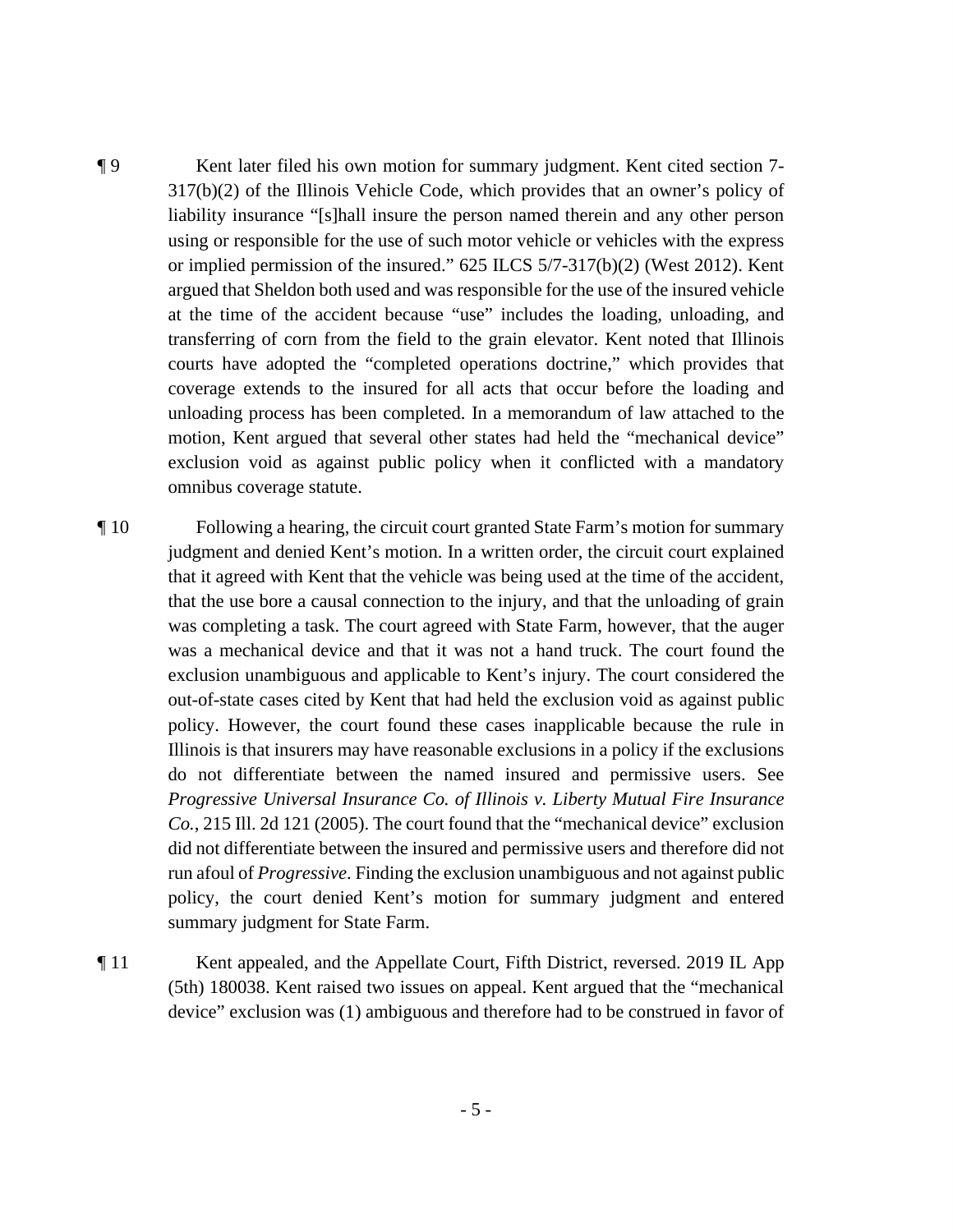insurance laws. *Id.* ¶ 16. The appellate court agreed with his first point and coverage and (2) contrary to the public policy underlying this state's mandatory accordingly did not address the public policy argument.

 conclusions in different ways. In *Continental*, the court noted that the exclusion ¶ 12 The appellate court acknowledged that other states had construed the "mechanical device" exclusion and found it unambiguous and enforceable. *Id.* ¶ 22 (citing *Continental Insurance Co. v. American Motorist Insurance Co.*, 542 S.E.2d 607 (Ga. Ct. App. 2000) (applying exclusion when injury was caused by a pallet jack with a hydraulic pumping mechanism), *Elk Run Coal Co. v. Canopius U.S. Insurance, Inc.*, 775 S.E.2d 65 (W. Va. 2015) (front end loader was a "mechanical device"), and *Dauthier v. Pointe Coupee Wood Treating, Inc.*, 560 So. 2d 556 (La. Ct. App. 1990) (forklift was a "mechanical device")). The three courts reached their applies to the movement of property by a mechanical device other than a hand truck. *Continental*, 542 S.E.2d at 609-10. The court focused its analysis on whether a pallet jack was a hand truck. The court concluded that it was not, and therefore the exclusion applied. *Id.* at 611. In *Elk Run*, the court determined that a front-end loader was a mechanical device by looking to other cases that had described frontend loaders that way. See *Elk Run*, 775 S.E.2d at 74. In *Dauthier*, the court determined that a forklift was a mechanical device by looking at the dictionary definitions of "mechanical" and "device." *Dauthier*, 560 So. 2d at 558. *Dauthier*  determined that a mechanical device is "an invention or contrivance having to do with machinery or tools." *Id.* State Farm asked the appellate court to adopt *Dauthier*'s definition of "mechanical device." 2019 IL App (5th) 180038,  $\mathbb{I}$  22.

 settings." *Id.* ¶ 24. By contrast, the auger was neither motorized nor self-powered unloaded from the insured truck by hand or by a hand truck." *Id.* ¶ 25. The court wheelbarrow.' " *Id.* (quoting Webster's Third International Dictionary 1028) ¶ 13 The appellate court distinguished the cases State Farm relied upon by noting that they involved "self-powered or motorized machines used in commercial but was simply "a large cylindrical structure with metal helical blades." *Id.* It could not move grain unless it was hooked up to an external power source. *Id.* The court was concerned that, under State Farm's "expansive definition" of " 'mechanical device,' " coverage would be provided "only for injuries arising when grain is noted that Webster's defined a "hand truck" as " 'a small hand-propelled truck or (1978)).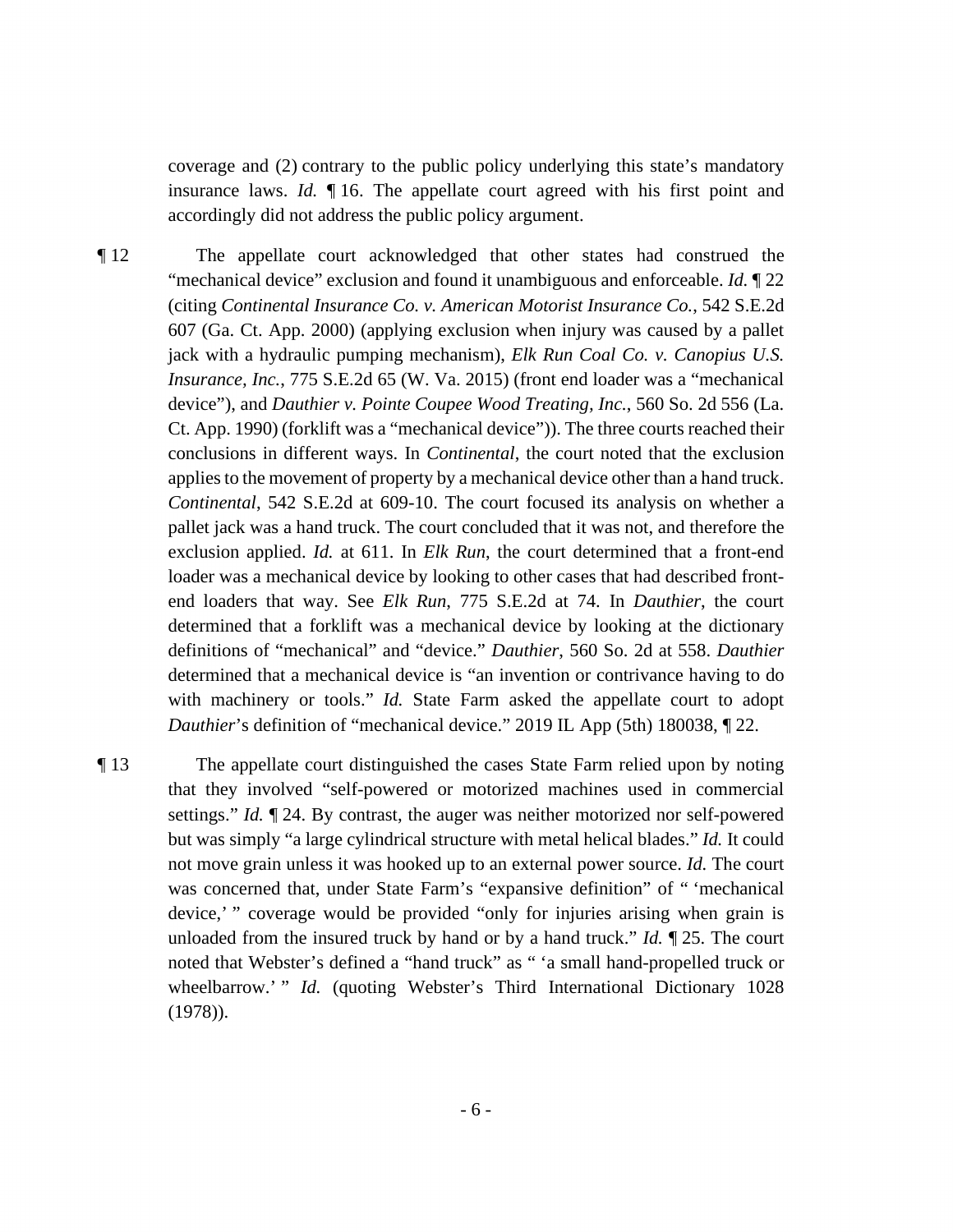contract." *Id.* ¶ 26. Here, the insured truck was to be used for farming purposes. accident occurred whether a particular device was a mechanical device. *Id.* ¶ 27. unable to discern which devices would be covered by the exclusion. *Id.* ¶ 28. The favor of coverage. *Id.* ¶ 14 The appellate court next explained that, in determining whether ambiguity exists, courts may consider "the subject matter of the contract, the facts surrounding its execution, the situation of the parties, and the predominate purpose of the The court believed that State Farm's interpretation of the exclusion would produce an absurd result because it would mean that coverage was provided only for the unloading of grain with a hand truck. *Id.* The court did not believe that this would be a reasonably effective or feasible way to unload grain from a grain truck. *Id.* The court noted that the dispute was not one between insurance companies, and the court did not believe that a purchaser of auto insurance such as Sheldon would have known of the exclusion. *Id.* The court believed that the policy language had to be viewed from the standpoint of "an average lay person who is untrained in complexities of the commercial insurance industry." *Id.* The court was also concerned that State Farm's definition would allow the insurer to decide after an Accordingly, the court held that the exclusion had not been set forth in clear, unambiguous language but rather was overly broad and vague, leaving an insured court thus held that the exclusion had to be construed against the insurer and in

 device. *Id.* ¶ 33 (Overstreet, P.J., dissenting). The dissent noted other cases that had described an auger as a mechanical device and rejected the majority's conclusion circumstances did not mean that it was ambiguous as to whether a grain auger is a mechanical device. *Id.* ¶ 34. Finally, the dissent concluded that the majority's contracts and exclude certain risks from liability coverage." *Id.* ¶ 35. According to ¶ 15 Presiding Justice Overstreet dissented. Applying the plain meaning of the terms "mechanical" and "device," the dissent concluded that an auger is a mechanical that only motorized or self-powered devices are mechanical. *Id.* The dissent also disagreed with the majority's conclusion that the exclusion was overly broad and vague. The dissent argued that the exclusion's applicability in other factual interpretation had unduly restricted the parties' freedom to "make their own the dissent, the majority's interpretation was contrary to this court's decision in *Progressive*, which allows parties to an insurance contract to exclude certain risks from coverage, as long as the exclusion does not distinguish between insureds and permissive users. *Id.*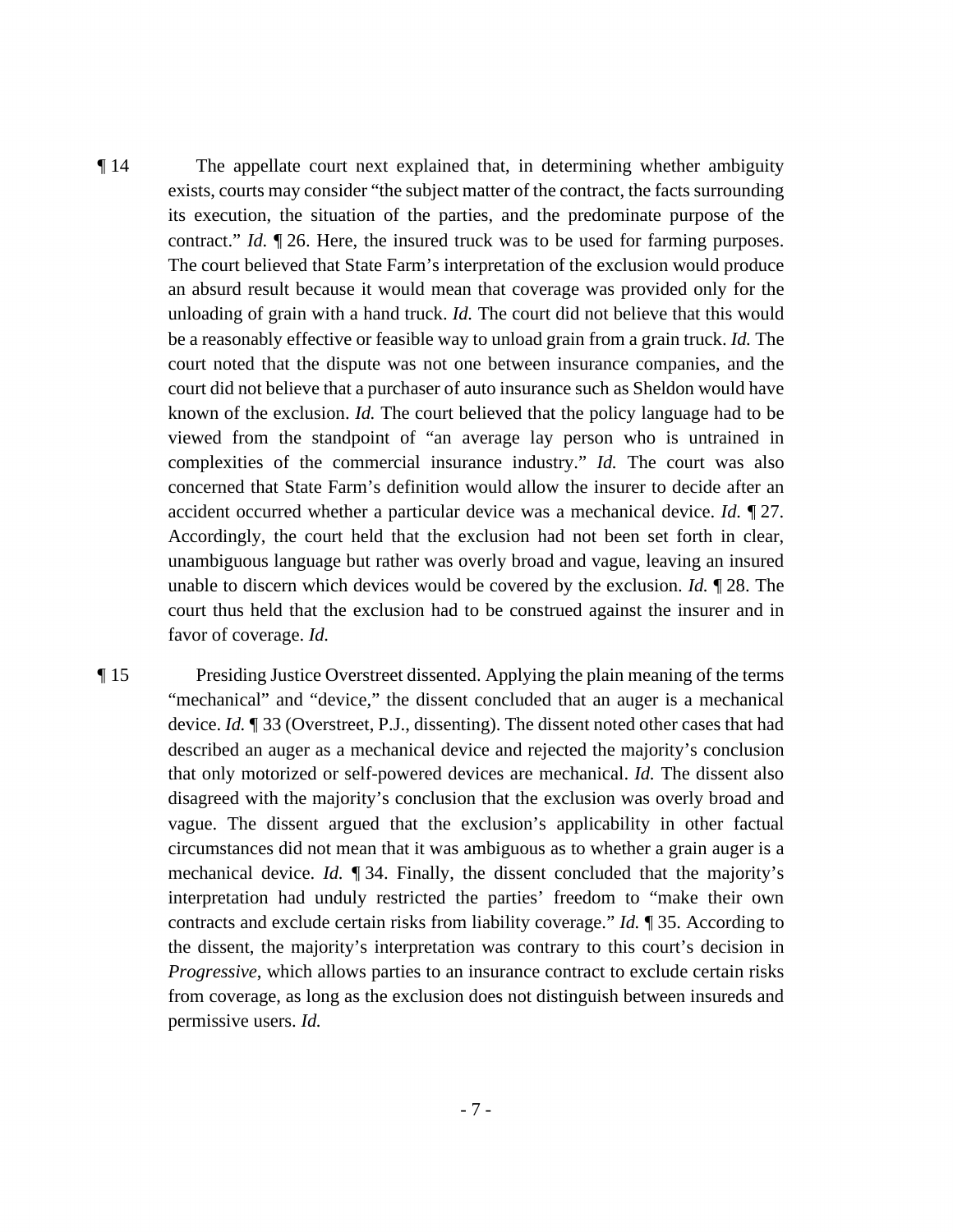¶ 16 This court allowed State Farm's petition for leave to appeal. Ill. S. Ct. R. 315 (eff. Oct. 1, 2019).

## ¶ 17 ANALYSIS

- ¶ 18 State Farm argues that the mechanical device exclusion is unambiguous and to enforce the exclusion restricts freedom of contract. Kent counters that the precludes coverage. State Farm further contends that the appellate court's refusal exclusion is vague and ambiguous and therefore the appellate court properly construed it against the insurer. Alternatively, Kent argues that the exclusion is void as against public policy because it excludes coverage for damages for bodily injury suffered by a permissive user.
- ¶ 19 When the parties file cross-motions for summary judgment, they agree that only questions of law are involved and invite the court to decide the issues based on the record. *Bremer v. City of Rockford*, 2016 IL 119889, ¶ 20. Construction of an insurance policy and whether the policy comports with statutory requirements are questions of law appropriate for summary judgment. *Schultz v. Illinois Farmers Insurance Co.*, 237 Ill. 2d 391, 399 (2010). We review summary judgment orders *de novo*. *Id.* at 399-400.
- ¶ 20 1. Ambiguity
- the exclusion ambiguous. The rules applicable to contract interpretation govern the ¶ 21 We first consider State Farm's argument that the appellate court erred in finding interpretation of an insurance policy. *Founders Insurance Co. v. Munoz*, 237 Ill. 2d 424, 433 (2010). Our primary objective is to ascertain and give effect to the parties' intentions as expressed in the agreement. *Schultz*, 237 Ill. 2d at 400. Policy terms that are clear and unambiguous will be enforced as written unless doing so would violate public policy. *Id.* The rule that policy provisions limiting an insurer's liability will be construed liberally in favor of coverage applies only if a provision is ambiguous. *Rich v. Principal Life Insurance Co.*, 226 Ill. 2d 359, 372 (2007). Ambiguity exists only where the policy language is susceptible to more than one reasonable interpretation. *Founders*, 237 Ill. 2d at 433. This court will not strain to find ambiguity where none exists, nor will it adopt an interpretation that "rests on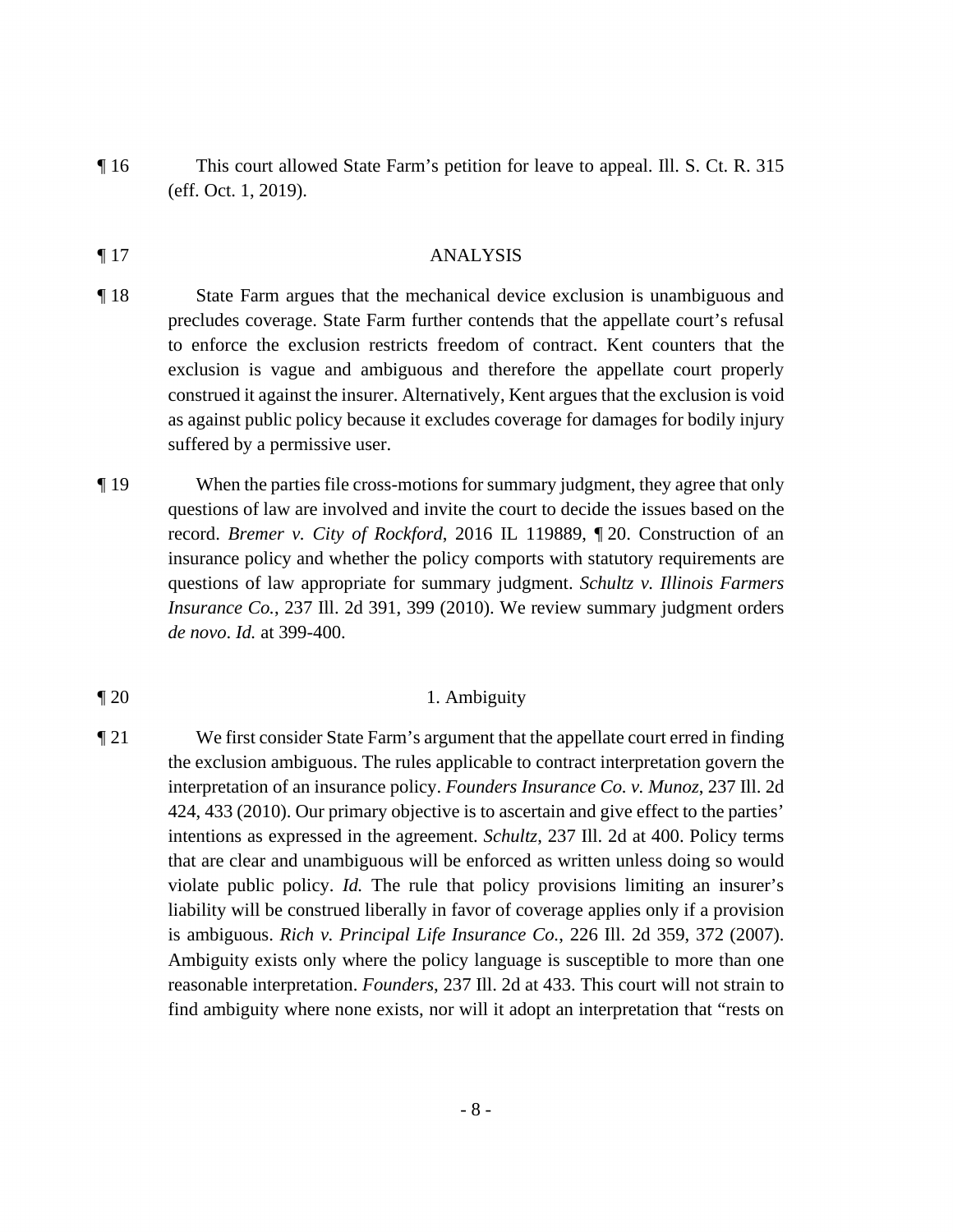cannot be expected to understand." *Id.* (quoting *Canadian Radium & Uranium*  because the parties can suggest creative possibilities for its meaning. *Lapham-*'gossamer distinctions' that the average person, for whom the policy is written, *Corp. v. Indemnity Insurance Co. of North America*, 411 Ill. 325, 334 (1952)). A policy term is not ambiguous because the term is not defined within the policy or *Hickey Steel Corp. v. Protection Mutual Insurance Co.*, 166 Ill. 2d 520, 529 (1995). A court may not read an ambiguity into a policy just to find in favor of the insured. *Id.* at 530. If the words of a policy can reasonably be given their plain, ordinary, and popular meaning, the provisions should be applied as written, and the parties should be bound to the agreement they made. *Western Casualty & Surety Co. v. Brochu*, 105 Ill. 2d 486, 495 (1985).

 is no coverage for damages resulting from "the movement of property by means of another, it was also a device that was "operated by a machine or tool" (a tractor). ¶ 22 We agree with State Farm that the appellate court erred in finding the mechanical device exclusion ambiguous. Again, the exclusion provides that there a mechanical device, other than a hand truck, that is not attached to the [insured] vehicle." Giving the terms of the policy their plain, ordinary, and popular meaning shows that the exclusion is capable of only one reasonable interpretation. Moreover, the exclusion is capable of being understood by the average insured. "Mechanical" is defined as "of, relating to, or concerned with machinery or tools" or "produced or operated by a machine or tool." Webster's Third New International Dictionary 1400-01 (1993). A "device" is "a piece of equipment or a mechanism designed to serve a special purpose or perform a special function." *Id.* at 618. A "hand truck" is a "small hand-propelled truck or wheelbarrow." *Id.* at 1028. Here, not only was the grain auger clearly a machine or tool designed to move grain from one place to Moreover, the auger was not a small hand-propelled truck or wheelbarrow, and it was not attached to the insured vehicle. Thus, the exclusion clearly applied and precluded coverage for Kent's injury.

¶ 23 The appellate court erred in finding the exclusion ambiguous on the basis that the three out-of-state cases cited by State Farm applied the exclusion to devices that were either self-powered or motorized. 2019 IL App (5th) 180038, ¶ 24. There are several problems with this part of the court's analysis. First, the courts in these three cases did not rely on the fact the devices were motorized or self-powered to conclude that they were mechanical devices. See *Continental*, 542 S.E.2d at 609-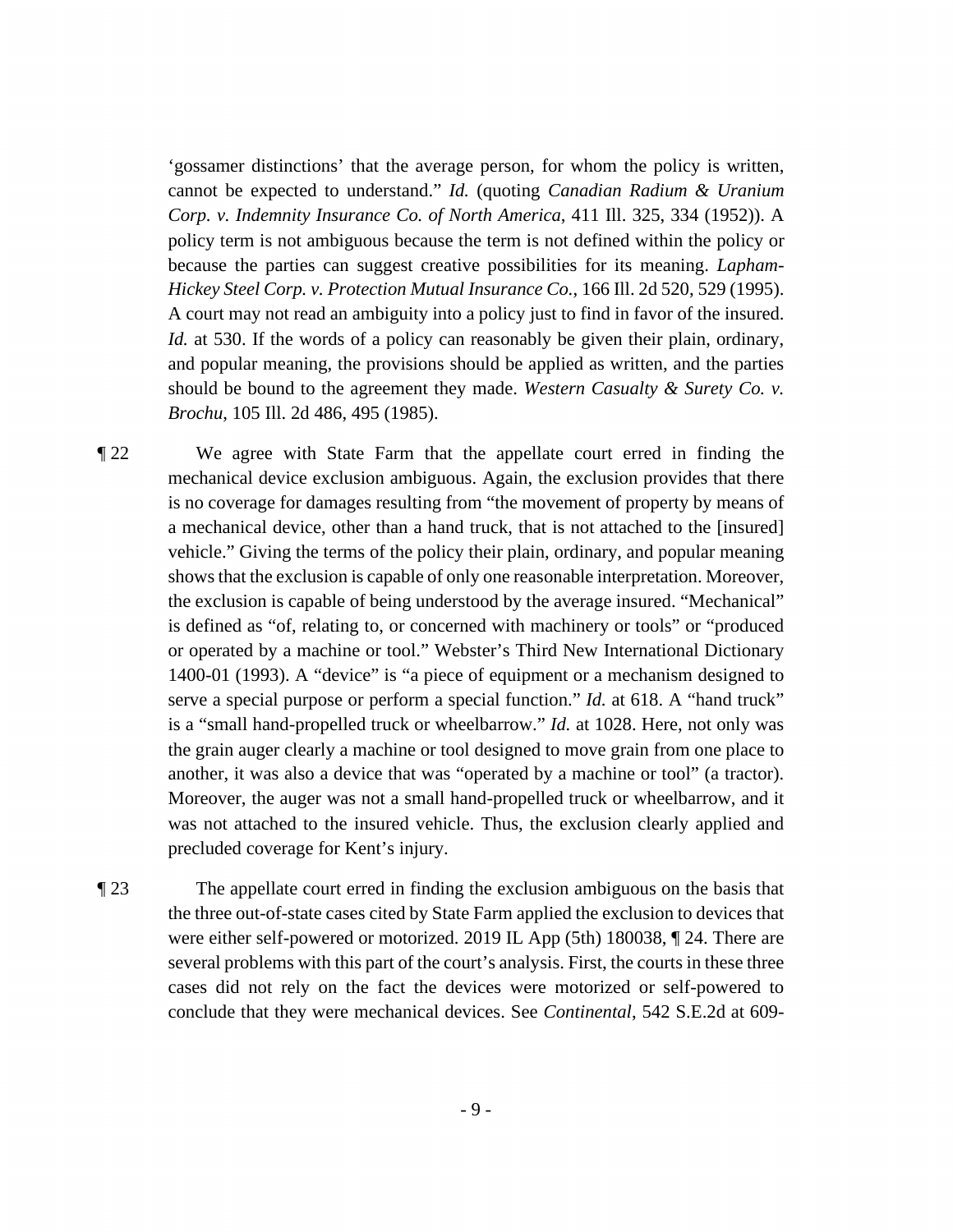facts of other cases that had applied the exclusion. The fact that the devices at issue hand truck to be a mechanical device. If a small hand-propelled truck or 11; *Elk Run*, 775 S.E.2d at 74; *Dauthier*, 560 So. 2d at 558. Second, it is settled that, in construing insurance contracts, "courts can have no other function but to ascertain and enforce the intention of the parties, and must not inject terms and conditions different from those agreed upon by the parties." *Lentin v. Continental Assurance Co.*, 412 Ill. 158, 162-63 (1952); see *Chatham Corp. v. Dann Insurance*, 351 Ill. App. 3d 353, 359 (2004). The court erred in reading in a requirement that a mechanical device must be self-powered or motorized. Third, the court mistakenly focused not on the plain meaning of the terms in the exclusion but rather on the in those cases happened to be motorized or self-powered says nothing about whether an auger fits the plain meaning of "mechanical device." The appellate court's analysis is akin to a court finding an exclusion applicable to "watercraft" ambiguous as to whether a sailboat is a watercraft because the court discovered three out-of-state cases applying the exclusion to motorboats. Finally, the plain language of the exclusion shows that a "mechanical device" does not have to be self-powered or motorized. The exclusion refers to "*a mechanical device, other than a hand truck*." (Emphasis added.) In other words, the policy itself considers a wheelbarrow is a mechanical device, then clearly the policy itself does not require a device to be self-powered or motorized to be considered a mechanical device.

¶ 24 Alternatively, Kent argues that, even if a grain auger could be considered a "mechanical device," the exclusion is still ambiguous because it is susceptible to more than one interpretation, one of which would not apply to Kent's use of the truck. Kent argues that the exclusion must be read in context with the two exclusions above it. This section of the policy reads:

> "(4) THERE IS NO COVERAGE FOR AN *INSURED* FOR DAMAGES RESULTING FROM:

(a) THE HANDLING OF PROPERTY BEFORE IT IS MOVED FROM THE PLACE WHERE IT IS ACCEPTED BY THE *INSURED* FOR MOVEMENT INTO OR ONTO A VEHICLE FOR WHICH THE *INSURED* IS PROVIDED LIABILITY COVERAGE BY THIS POLICY;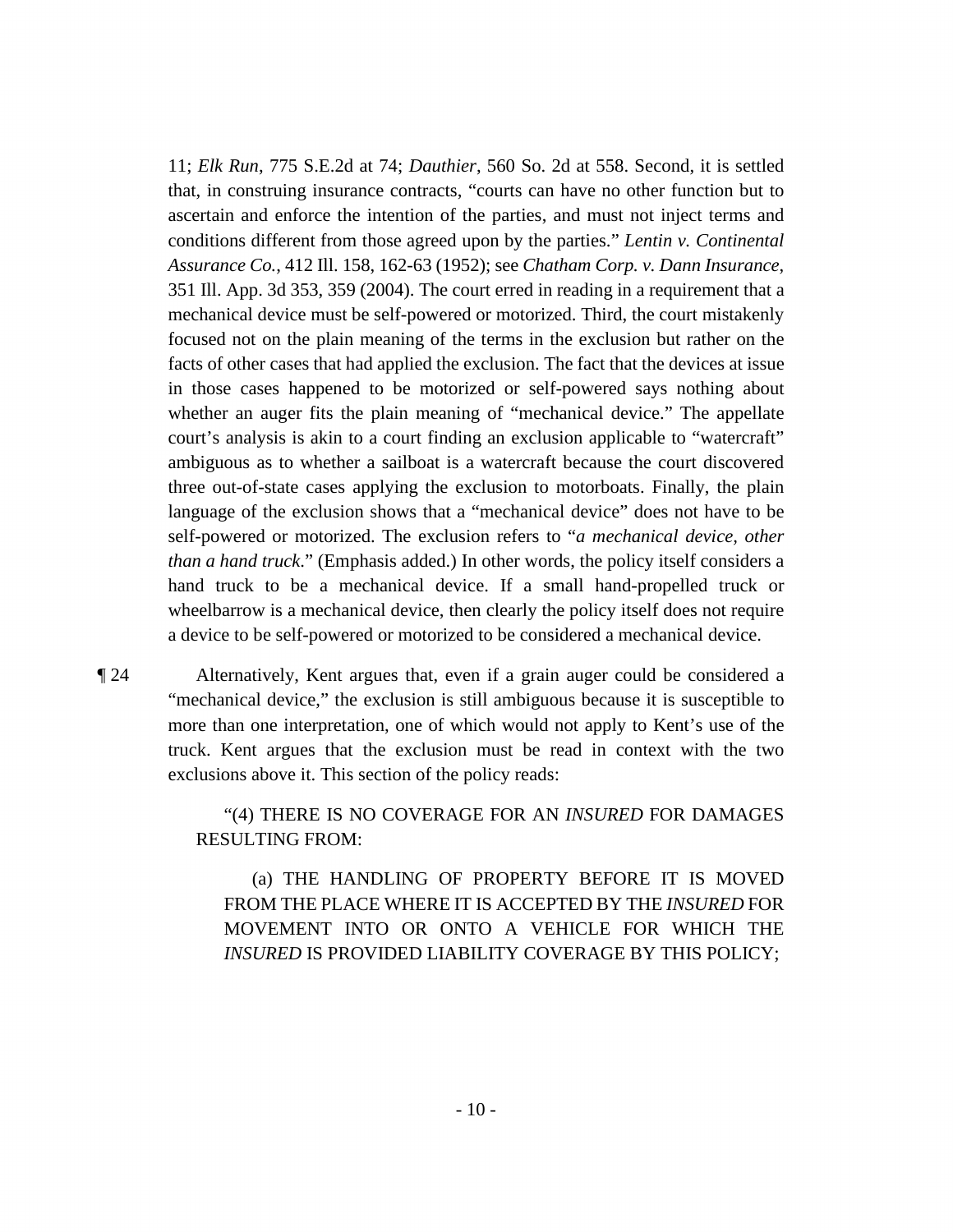## (b) THE HANDLING OF PROPERTY AFTER IT IS MOVED FROM THE VEHICLE DESCRIBED IN (a) ABOVE TO THE PLACE WHERE IT IS FINALLY DELIVERD BY THE *INSURED*; OR

 MECHNICAL DEVICE, OTHER THAN A HAND TRUCK, THAT IS (c) THE MOVEMENT OF PROPERTY BY MEANS OF A NOT ATTACHED TO THE VEHICLE DESCRIBED IN (a) ABOVE." (Emphases in original.)

Kent notes that the mechanical device exclusion refers to "the vehicle described in (a) above." Kent argues that the vehicle described in subsection (a) is "an insured vehicle which is receiving property into or onto it." Thus, according to Kent, the mechanical device exclusion would apply only when property is being moved *onto*  an insured truck. Because Kent's injury occurred when property was being moved off the truck, a reasonable interpretation of the policy is that the mechanical device exclusion does not apply. We disagree.

 "the vehicle described in (a) above" as referring to the entirety of subsection (a), as interpret the mechanical device exclusion as applying only to the loading of ¶ 25 In referring to the "vehicle described in (a) above," subsection (c) is clearly referring to subsection (a)'s *description* of the vehicle. Subsection (a) describes the vehicle as "a vehicle for which the insured is provided liability coverage by this policy." Rather than repeat that description, subsections (b) and (c) simply refer to the "vehicle described in (a) above." It is not reasonable to interpret the language the other portion of subsection (a) does not describe the vehicle but rather describes what type of handling of property is excluded from coverage. Such an interpretation would render subsection (b) nonsensical, as it applies to the handling of property at a completely different time than subsection (a). These are three separate and independent exclusions, separated by the word "or." The first excludes coverage for the handling of property before the insured moves it from the place of acceptance; the second excludes coverage for the handling of property after it is delivered by the insured; and the third excludes coverage for the movement of property by mechanical devices, other than hand trucks, when those devices are not attached to the insured vehicle. We do not agree with Kent that it is reasonable to property onto the insured vehicle.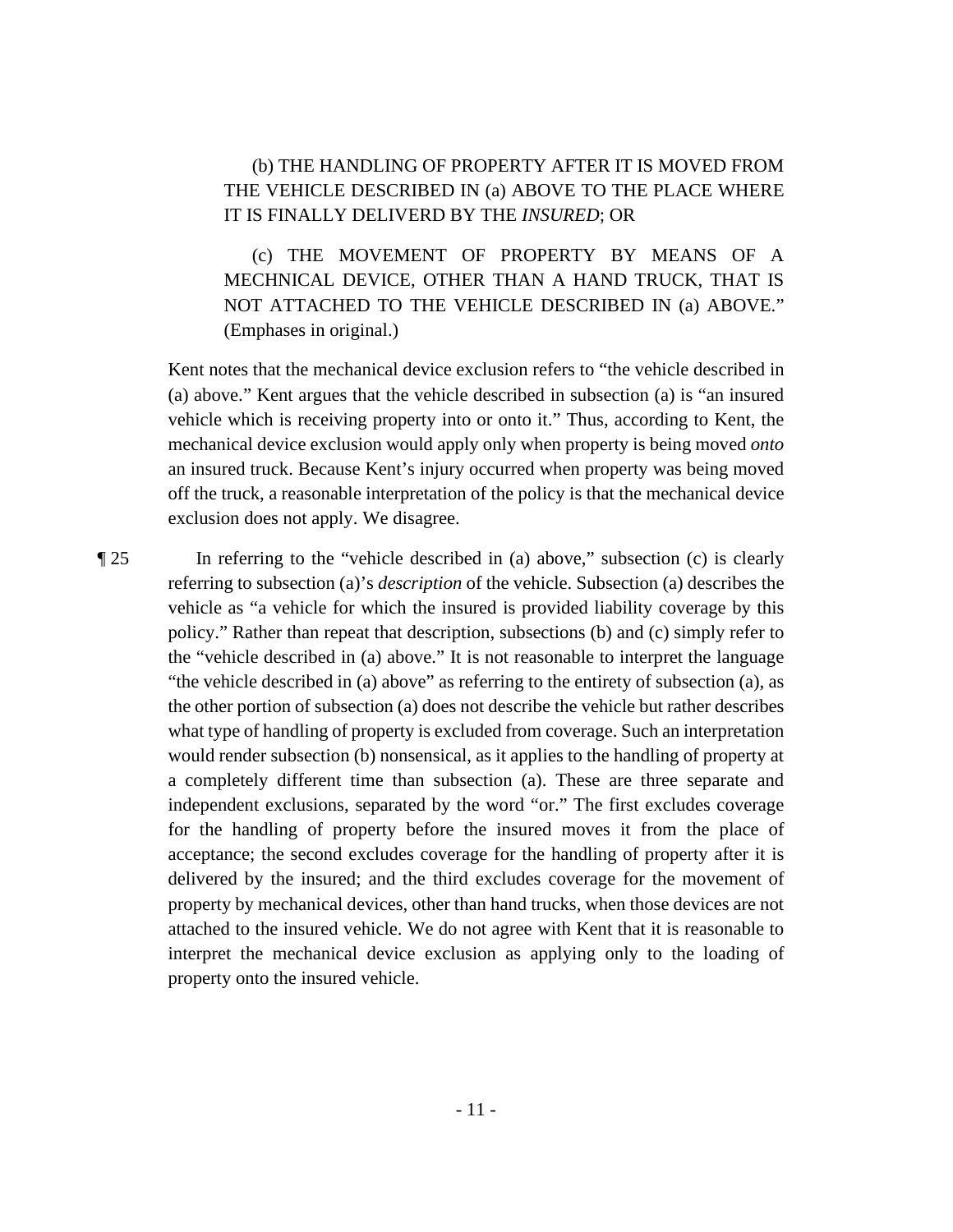identified on the declarations page." *Id.* ¶ 26 Finally, the appellate court agreed with Kent that the "mechanical device" exclusion is ambiguous when considered in light of the entire policy and the risks it was intended to cover. Relying on the policy's declarations page, the appellate court noted that the insured vehicle was intended to be used for farming purposes. 2019 IL App (5th) 180038, ¶ 26. The court did not believe that the parties would have contemplated that using a wheelbarrow would have been a "reasonably feasible or effective method for unloading grain from the large grain truck

 or a farm liability policy. The exclusion makes perfect sense when viewed in this risk against which Canal has expressly elected not to insure and for which it has not We agree with State Farm that insuring the risk of such devices was not the ¶ 27 We note, however, that, although the parties have referred to the insured vehicle as a "grain truck," it is not identified as such in the policy. The declarations page does state at the bottom of the page "USE-FARMING." Nevertheless, the policy on the truck is an automobile policy, not a comprehensive general liability policy context. The policy clearly considers the unloading of property by hand or with a small hand truck or wheelbarrow a covered use of the vehicle. But the nature of the activity and the risk involved changes when heavy machinery or farm implements are being used to move property. See *Hanover Insurance Co. v. Canal Insurance Co.*, No. [Civ.A.05](https://Civ.A.05) 1591 SDW, 2007 WL 1413413, \*3 (D.N.J. Apr. 3, 2007) ("The activity of unloading the Tractor using a mechanical device represents a separate received a premium."). As State Farm notes, nothing in the automobile policy indicates that it was meant to cover injuries arising from the use of farm implements. Indeed, the policy contains a "Farm Truck" endorsement, and this endorsement adds an exclusion to the liability, medical payments, uninsured, and underinsured coverages that states: "THERE IS NO COVERAGE FOR AN *INSURED* FOR *BODILY INJURY* OR DAMAGE TO PROPERTY ARISING OUT OF THE OPERATION OF ANY FARM IMPLEMENT."<sup>1</sup> (Emphases in original.) intention of the auto policy.

<sup>&</sup>lt;sup>1</sup>State Farm did not rely on this exclusion in the trial court. In this court, State Farm mentions it in support of its argument that this automobile policy clearly was not intended to insure the risk of injury arising from the operation of farm implements.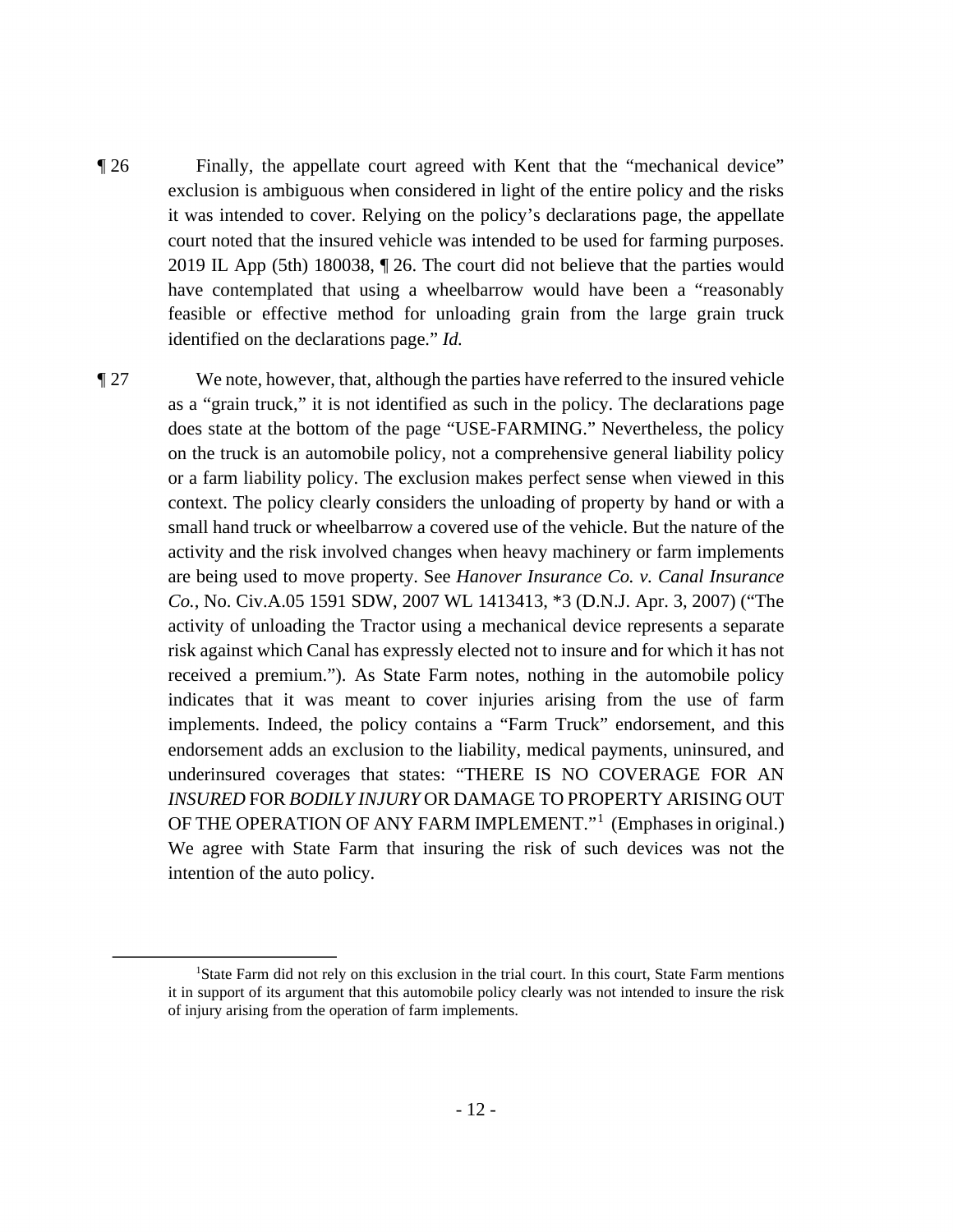#### ¶ 28 2. Public Policy

¶ 29 Kent also argues that the mechanical device exclusion is void as against public policy. Kent cites cases from other jurisdictions that have found the mechanical device exclusion void because it conflicted with mandatory insurance statutes. See *Gulf Underwriters Insurance Co. v. Great West Casualty Co.*, 278 Fed. App'x 454, 459 (5th Cir. 2008); *Parkway Iron & Metal Co. v. New Jersey Manufacturers Insurance Co.*, 629 A.2d 1352, 1354 (N.J. Super. Ct. App. Div. 1993); *Truck Insurance Exchange v. Home Insurance Co.*, 841 P.2d 354, 358 (Colo. App. 1992). Nevertheless, Kent concedes that this court held in *Progressive* that this state's mandatory insurance laws do not preclude parties from excluding certain risks from liability coverage. See *Progressive*, 215 Ill. 2d at 136. Rather, exclusions are permissible so long as they do not differentiate between named insureds and permissive users. *Id.* at 137-38. In *Progressive*, this court upheld a food delivery exclusion because it did not differentiate between insureds and permissive users. *Id.* at 134.

¶ 30 Kent argues, however, that the mechanical device exclusion runs afoul of the rule established in *Progressive* because it differentiates between insureds and permissive users. Kent contends that "it is reasonable to conclude that the import of the 'mechanical device' exclusion is to actually prohibit liability coverage for injuries sustained by a permissive user in the loading or unloading process of an insured vehicle." Kent appears to concede that the exclusion does not on its face differentiate between insureds and permissive users but argues that the "goal" of the exclusion is to deny coverage to permissive users.

¶ 31 It is difficult to follow Kent's reasoning here. On its face, the exclusion does not discriminate between insureds and permissive users. When asked at oral argument to clarify his position on this, Kent's counsel replied, "I think that's really more of a side, collateral issue, not necessarily on point with regard to whether or not this policy exclusion is clear or not." He then conceded that the distinction between insureds and permissive users is not "right on point with regard to this case" but argued that it highlights the care that courts take in ensuring that policyholders receive the benefit of what they bargained for. We disagree. The exclusion simply does not discriminate between insureds and permissive users. Accordingly, we reject Kent's argument that the exclusion is void as against public